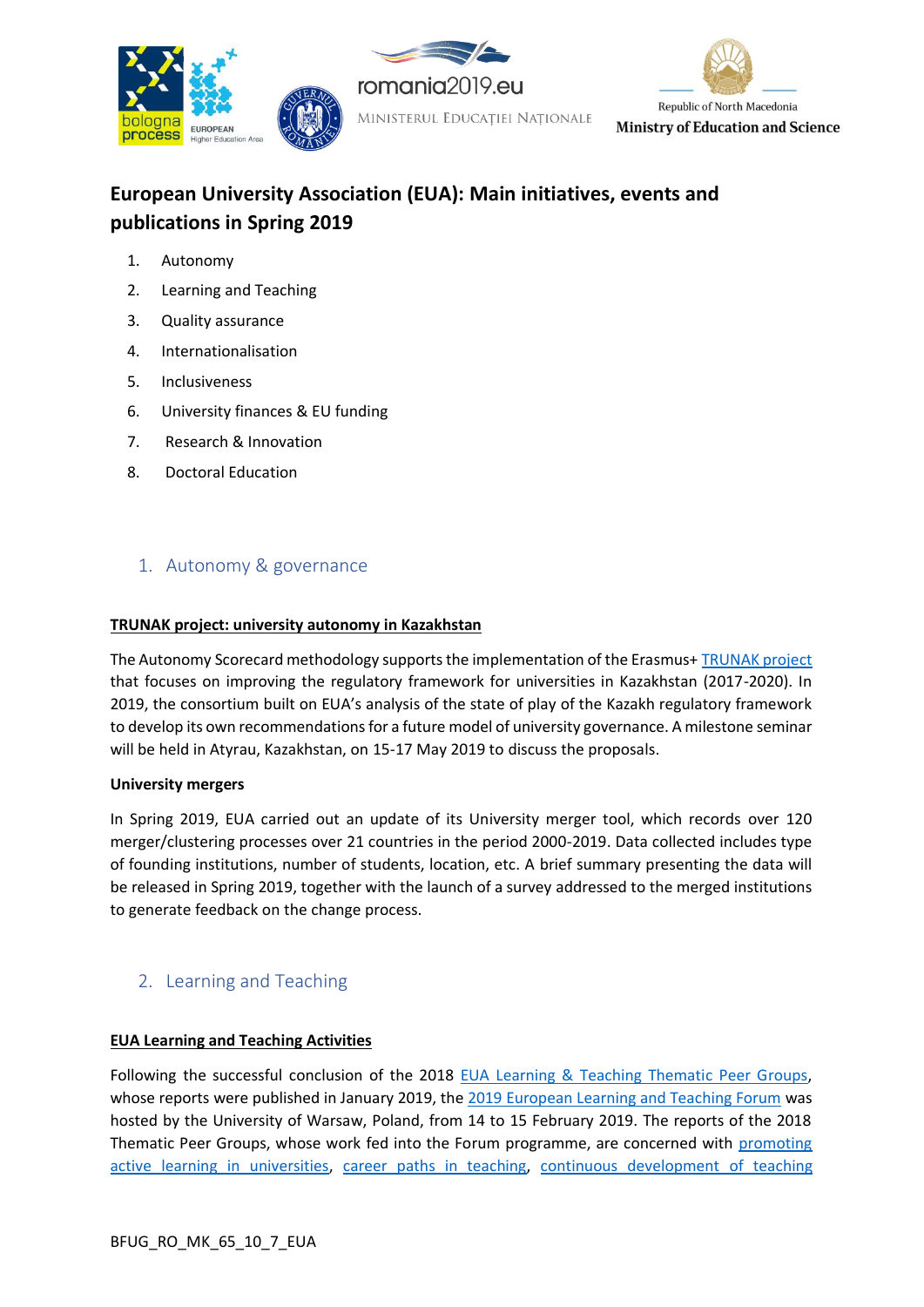[competences,](https://eua.eu/downloads/publications/eua%20tpg%20report%203%20-%20continuous%20development%20of%20teaching%20competences.pdf) and [evaluation of learning and teaching.](https://eua.eu/downloads/publications/eua%20tpg%20report%204%20-%20evaluation%20of%20learning%20and%20teaching.pdf) EUA has since initiated a [new round of](https://eua.eu/component/attachments/attachments.html?task=attachment&id=2025) [Thematic Peer Groups,](https://eua.eu/component/attachments/attachments.html?task=attachment&id=2025) which meet several times throughout 2019 to discuss topics concerning internationalisation in learning and teaching, evidence-based approaches to teaching, student assessment and curriculum design. These four Thematic Peer Groups will meet for a pre-Forum workshop in Utrecht on 12 February 2020 with the objective of exchanging and discussing the challenges and potential recommendations identified during the previous, group-internal meetings. This workshop is followed by the 2020 European Learning & Teaching Forum, which will be held in Utrecht, the Netherlands on 13-14 February 2020. As in the previous years, there will be reports summarising the work of these groups, including recommendations brought forward by them.

### **European Forum for Enhanced Collaboration in Teaching (EFFECT)**

The EFFECT project (Erasmus+ KA3, December 2015- March 2019) aims at facilitating European exchanges and collaboration on teaching enhancement, identifying and developing innovative practices, supporting the institutions in developing strategic approaches, and assessing the feasibility of a sustainable structure for the enhancement of L&T at European level.

Among other activities, EFFECT developed a set of ten [European Principles for the enhancement of](http://www.eua.be/Libraries/default-document-library/web_effect-principles-one-pager16102017.pdf?sfvrsn=2)  [learning and teaching](http://www.eua.be/Libraries/default-document-library/web_effect-principles-one-pager16102017.pdf?sfvrsn=2) which have been launched in autumn 2017. These Principles are nonprescriptive and underpin the need to re-emphasise the education mission of the university. They are intended to serve institutional leaders working with staff, students and other stakeholders to ensure the quality, relevance and attractiveness of higher education. The EUA Council, which gathers the Presidents of 33 European National Rectors' Conferences, endorsed the Principles in October 2017. EFFECT has been working to connect the Principles with practice, and engaged a selection of 12 European higher education institutions to test the Principles in their home institutions. The consortium also developed guiding questions to accompany institutions who would like to engage with these Principles, and use them as a reference document for reflecting on their institutional strategy and practices in L&T.

More information can be found [here.](http://www.eua.be/activities-services/projects/current-projects/higher-education-policy/effect)

## <span id="page-1-0"></span>3. Quality assurance

#### **European Quality Assurance Forum (EQAF)**

The [2018 EQAF](https://eua.eu/events/14-13th-european-quality-assurance-forum.html) was held on 15-17 November 2018, hosted by WU (Vienna University of Economics and Business) and AQ Austria. The papers presented at the Forum are available via [this link.](https://eua.eu/resources/publications.html)

The [2019](https://eua.eu/events/33:2019-european-quality-assurance-forum.html) EQAF will be held on 21-23 November 2019, hosted by TU Berlin (Technical University of Berlin). This annual event is co-organised by the E4 group (ENQA, ESU, EURASHE and EUA) and the theme of the 2019 Forum is 'Supporting societal engagement of higher education'. This edition of EQAF will explore how external and internal QA processes can support engaged higher education institutions in developing activities that meet the expectations and needs of all stakeholders and demonstrate their value to society. The call for contributions for the 2019 EQAF is currently out. The call seeks proposals for paper presentations, workshops or world café discussion starters. The deadline to submit proposals is 22 July 2019.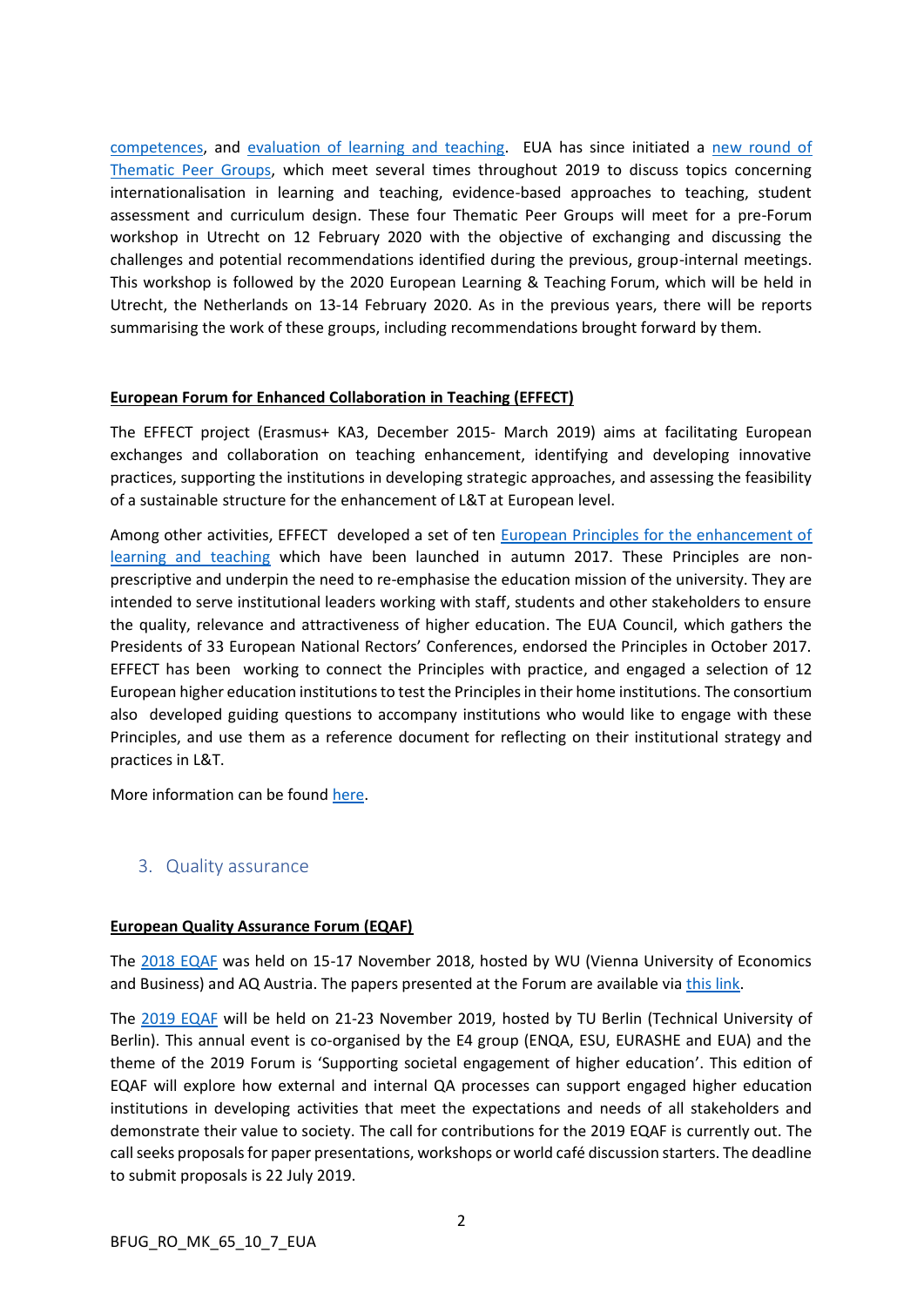## <span id="page-2-0"></span>4. Internationalisation

EUA supports the internationalisation of its members through conferences and projects. At the same time, it engages in international dialogue, in particular with sister organisations around the world. Over the last decade, internationalisation has emerged as an issue of high importance for universities. This has generated a network of international partners that continue to convene and collaborate in different settings and on different issues. Some examples of this are:

## **Centralised Support for Higher Education Reform Experts (SPHERE II)**

The University of Barcelona (coordinator) and EUA currently comprise the consortium SPHERE II (Support and Promotion for Higher Education Reform Experts), an initiative funded by the European Commission. SPHERE II provides training and networking for Higher Education Reform Experts (HEREs) and National Erasmus+ Offices (NEOs) in European neighbourhood countries (former Tempus countries) between January 2015 and December 2020. More information, as well as the list of upcoming events, can be found [here.](http://supporthere.org/)

## **ASEF Rectors' Conference and ASEM Meeting of Education Ministers**

As the representative of European universities, EUA is engaged in the Asia-Europe Meeting of Education Ministers (ASEM ME), which is organised on a biennial basis. The next meeting will take place in Bucharest, in May 2019.

EUA will continue its commitment towards the Asia-Europe Foundation (ASEF) Rectors' Conference (ARC). Together with the ASEAN University Network (AUN) and the International Association of Universities (IAU), EUA will contribute to the programme of the conference, and develop ARC policy recommendations that will be conveyed to the ASEM ME. The next ARC Conference will take place at the National University of Political Studies and Public Administration (SNSPA) in Bucharest, in May 2019, back to back with the ASEM ME.

## **Development of the Internationalisation of PhD Studies in South-Africa (Yebo!)**

The Yebo! project (2017-20, Erasmus+) is focused on developing the internationalisation of doctoral education in South African universities. It will develop a web-based portal and organising thematic conferences and training sessions. The project builds on the FRINDOC framework for international doctoral education developed by EUA. Five European and seven South African higher education institutions together with EUA, the Coimbra Group and the French Agricultural Research Centre for International Development are involved in the project. The University of Montpellier is the project coordinator. More information can be found [here.](http://yebo.edu.umontpellier.fr/)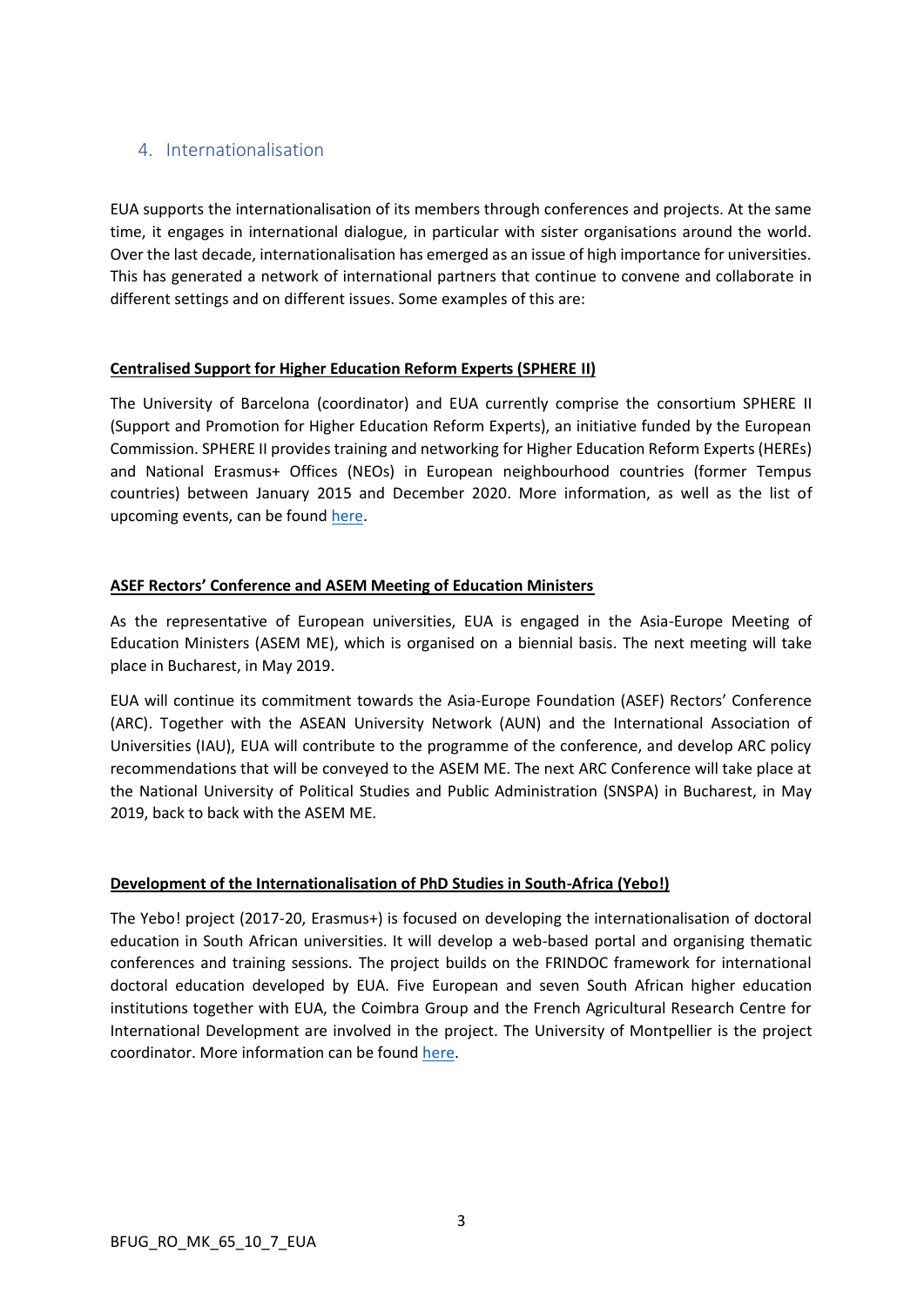## <span id="page-3-0"></span>5. Inclusiveness

## **Refugees Welcome Map**

In late 2015 EUA has launched the [Refugees Welcome](http://refugeeswelcomemap.eua.be/map) Map campaign, to showcase the commitment of the higher education sector in welcoming refugees. The interactive tool so far has gathered around 300 initiatives that focus on the integration of refugees through a number of concrete activities, such as bridging and language courses, community outreach and research, the adaptation of recognition procedures and scholarships for refugees.

## **Biannual mailing on refugee inclusion**

To continue the collaboration and synergies from ongoing initiatives such as the Refugees Welcome Map and the previously completed *inHERE project* (Higher Education Supporting Refugees in Europe), EUA prepares a biannual newsletter (in spring and autumn) on the integration of refugees into European higher education.

This newsletter features updates from higher education projects and initiatives on the theme, as well as relevant publications, event announcements, policy news and funding opportunities. Readers are encouraged to use a [dedicated webform](https://docs.google.com/forms/d/e/1FAIpQLSeAr6qTJTbDuKOkiHgTlkrKlP7slBcPyncakFG6rXidtAb3Jw/viewform?usp=sf_link) to submit news stories from their own projects, event invitations and new publications on the theme. Subscriptions to the mailing are possible via  $EUA's$ [main webpage](http://www.eua.eu/), in the section "Subscribe to our newsletters" at the bottom right corner of the page.

## **Towards Empowered Migrant Youth in Southern Europe (TandEM)**

The TandEM project, co-funded by the AMIF fund and lead by the IOM (International Organisation for Migration), carries out activities to foster the engagement of young third-country nationals (TCNs) and their peers in six Southern European Countries, including awareness raising campaigns and student mentorship programmes. For the project EUA has conducted a comparative cross-country on higher education access and participation as a means to societal integration. The study aimed at understanding access-related barriers and identifying operational recommendations to remove said barriers. It will be published in April 2019.

## **REACT project - Refugees and Recognition**

The REACT project, led by NOKUT, builds on the recently completed [Erasmus+ project Refugees and](https://www.nokut.no/en/about-nokut/international-cooperation/erasmus-projects/refugees-and-recognition/)  [Recognition](https://www.nokut.no/en/about-nokut/international-cooperation/erasmus-projects/refugees-and-recognition/), which developed a common methodological approach to the recognition of refugees' qualifications. Taking this work a step further, the REACT-project develop and test this methodology in major refugee-receiving countries and in cooperation with higher education institutions admissions offices. It will provide recommendations to higher education institutions and identifying best practice cases that illustrate pathways for admission of refugee students to further studies. EUA is an advisory partner to the project.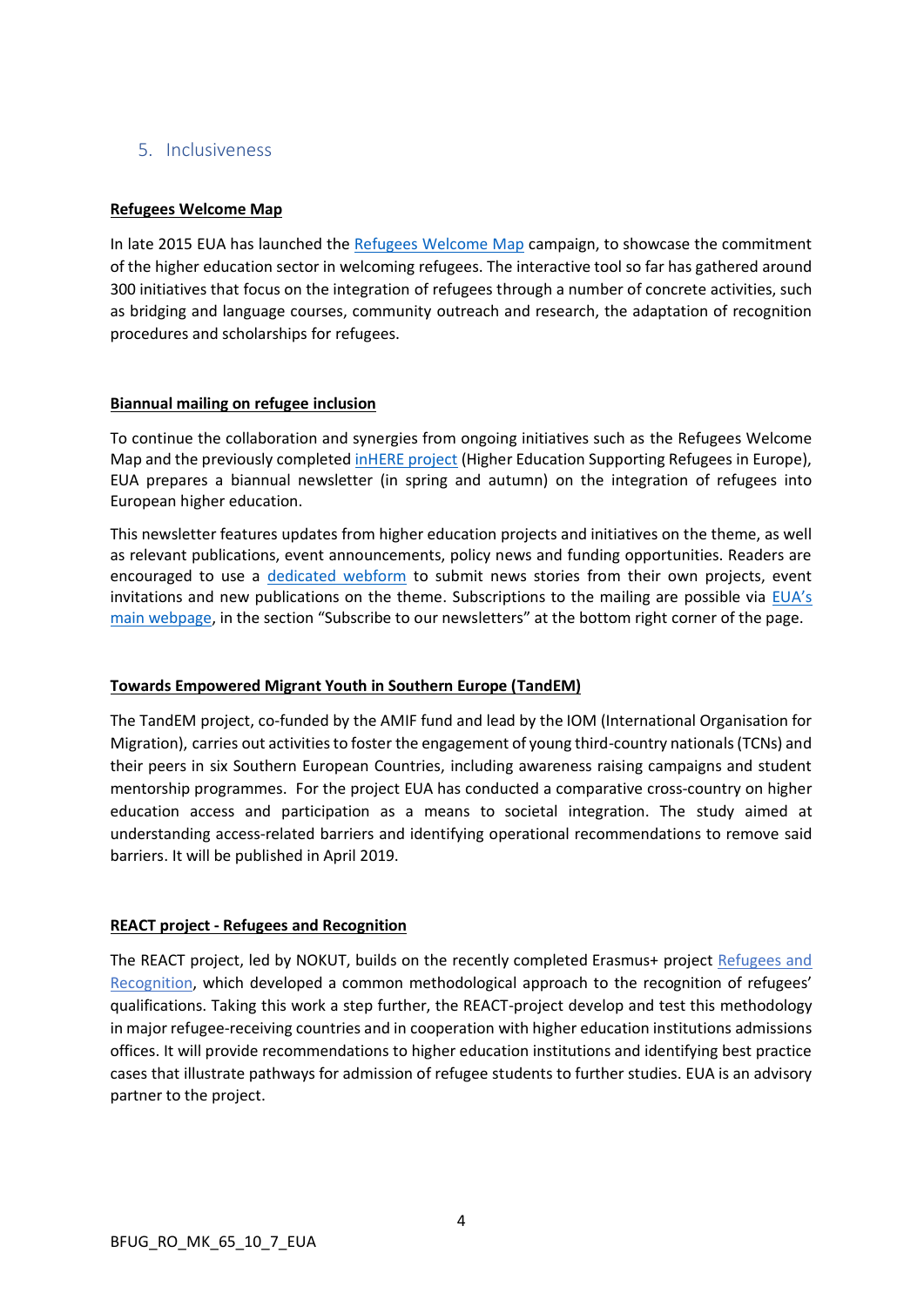### **INVITED project**

In late 2017 and early 2018 EUA has organised two focus groups on [diversity and inclusiveness](https://eua.eu/events/57:eua-focus-group-universities%E2%80%99-strategies-and-practices-towards-diversity-and-inclusiveness.html) and on [public engagement,](https://eua.eu/news/69:eua-focus-group-on-universities-and-public-engagement.html) based on the imperative for broader participation in higher education, which opens up discussions on the social responsibility of universities and points towards a number of strategic and practical questions for institutions about how to deal with issues of diversity, inclusion, equity and access. Based on the focus group discussions, a publication has been prepared. IN addition, the outcomes of the groups were the basis for the **INVITED** project, which aims to support universities in developing and strategies towards equity, diversity and inclusion. The project is a collaboration between EUA and EUCEN, with support of ESU.

### **EUA Annual Conference (11-12 April 2019)**

The 2019 EUA Annual Conference will be hosted by Sorbonne University on 11-12 April 2019. The conference topic will be 'Driving innovation in Europe's universities'. As usual, institutional leaders, higher education researchers and analysts as well as representatives of other bodies involved in educational policy will be invited to attend the conference. The event will be preceded by the EUA Board Meeting and a Leadership Roundtable on 10 April 2019. More information on the event can be found [here.](https://eua.eu/events/31-2019-eua-annual-conference.html)

## <span id="page-4-0"></span>6. University finances & EU funding

#### **Public Funding Observatory**

The [Public Funding Observatory Report 2018](https://www.eua.eu/resources/publications/823:eua-public-funding-observatory-report-2018.html) (March 2019) offers the most up-to-date information on 33 different higher education systems across Europe.

EUA has been following the evolution of public funding to universities 2008 and the present report covers funding trends up until 2017, including a short-term outlook for 2018/19. It categorises countries into three different areas, namely systems with sustained growth in funding, systems with sustained funding decreases and those showing improvements.

EUA's monitoring reveals that since the crisis, the divide between higher education systems that increase public funding, and those that reduce investment, is getting wider. It also shows that any recovery that can now be detected is slow and fragile.

The monitoring is conducted in close cooperation with EUA's collective members, the national rectors' conferences, which regularly provide extensive funding data from their countries.

The Public Funding Observatory Report 2018 is complemented by a full update of the [online](http://efficiency.eua.eu/public-funding-observatory)  [interactive tool](http://efficiency.eua.eu/public-funding-observatory) and [individual country reports.](https://www.eua.eu/resources/publications/824:eua-public-funding-observatory-2018-country-sheets.html)

#### **Simplification of EU funding**

EUA understands simplification as the achievement of a coherent set of rules, mindful of the diversity of actions and beneficiaries accommodated in a programme, and that ensures both high-quality processes and an effective use of resources.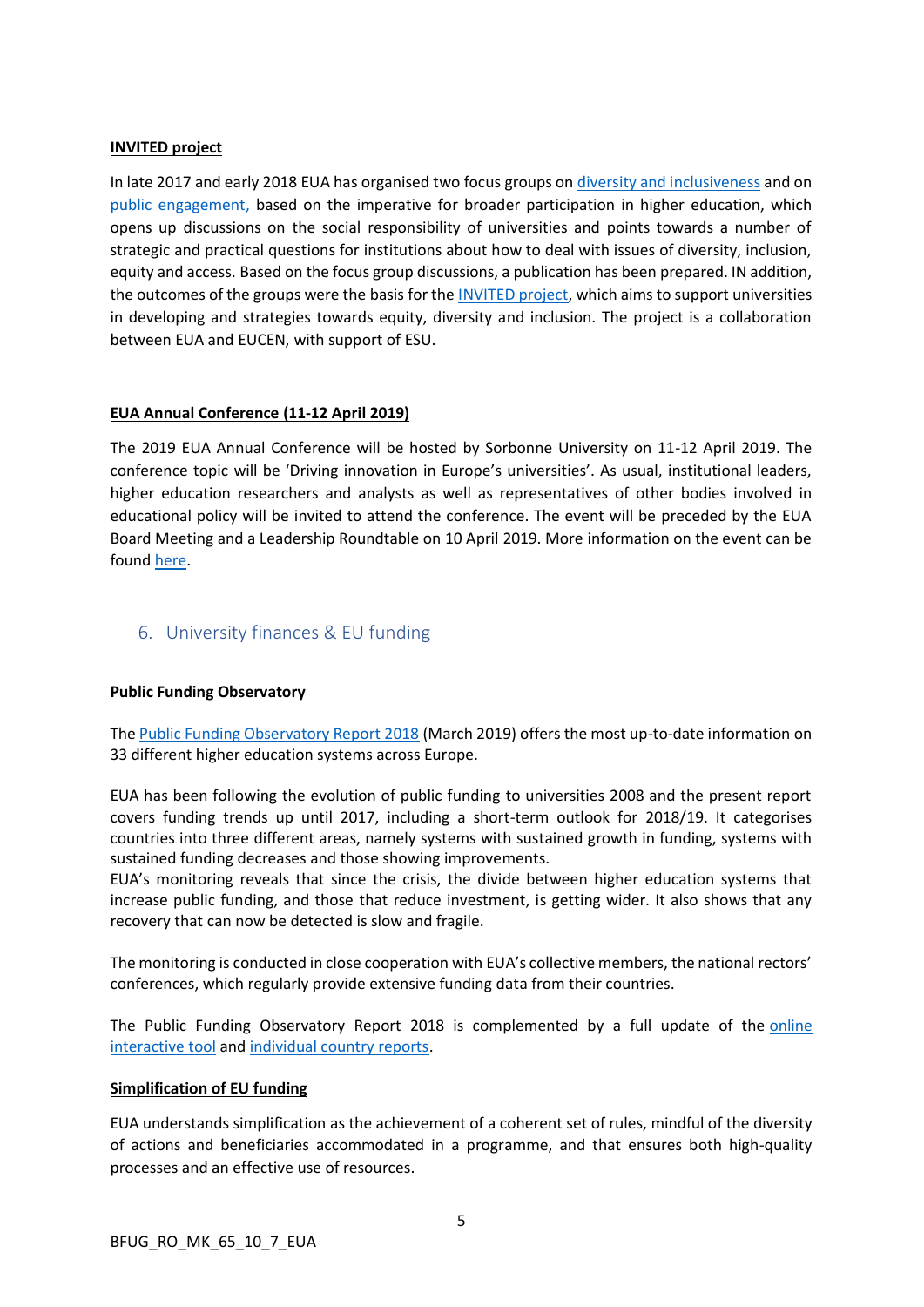EUA argues for the wider acceptance of nationally recognised institutional management and accounting practices of beneficiaries as the most significant way to enhance efficiency and participation in the programme.

After the release of a [compendium of national and institutional accounting practices](https://www.eua.eu/resources/publications/750:accepting-university-accounting-practices-under-horizon-europe-a-compendium-of-national-and-institutional-cases.html) as well as [strategic and practical recommendations](https://www.eua.eu/resources/publications/751:accepting-university-accounting-practices-under-horizon-europe-strategic-and-practical-recommendations.html) to improve the acceptance of institutional accounting practices in funding schemes (September 2018), EUA convenes a new informal stakeholder meeting on Horizon Europe simplification and alignment of funders' practices (May 2019).

#### **'EU funding for universities' campaign**

EUA's work on FP9 and on Erasmus+ is included in its broader campaign '[EU funding for universities](http://www.eua.be/activities-services/eua-campaigns/eu-funding-for-universities)', which also puts forward recommendations for impactful simplification and increased efficiency and value for money of EU funding programmes. In 2019, the campaign feeds into the preparation of the implementation of the next programmes, as well as into the debate leading to the adoption of the next multiannual financial framework of the European Union, and focuses on added value of EU-level investment in research & innovation. In addition to previous [membership consultations on](https://ec.europa.eu/programmes/erasmus-plus/sites/erasmusplus2/files/position_papers/Position%20paper_EUA.pdf) Horizon [2020 and Erasmus+](https://ec.europa.eu/programmes/erasmus-plus/sites/erasmusplus2/files/position_papers/Position%20paper_EUA.pdf) EUA has published a list of concrete reasons to step up EU investment in research and innovation and in higher education exchange and cooperation [here.](http://www.eua.be/activities-services/eua-campaigns/eu-funding-for-universities) [More information under the section "Research & Innovation"].

#### **Efficient university management: USTREAM project**

The [USTREAM project](http://www.eua.be/activities-services/projects/current-projects/governance-funding-public-policy/ustream) is supported by the Erasmus+ programme and examines the measures that are in place in universities across Europe to enhance efficiency at operational level, and also analyse policies at system level that support universities in their efforts to operate more efficiently, with a view to identify good practice examples and develop recommendations for further development. The project addresses the question of operational efficiency in universities in a European comparative way. In the second semester of 2018, EUA released thematic publications on the topic of efficiency, building on the findings from the different peer-learning seminars and the national policy events. "**[Efficiency, Effectiveness and Value for Money: Insights from](https://www.eua.eu/resources/publications/756:efficiency,-effectiveness-and-value-for-money-insights-from-ireland-and-other-countries.html) Ireland and [Other Countries](https://www.eua.eu/resources/publications/756:efficiency,-effectiveness-and-value-for-money-insights-from-ireland-and-other-countries.html)**" was released in October 2018. It provides examples of government-led initiatives implemented in response to national policy objectives and university-led collaborative initiatives and partnerships pursued by the Irish higher education sector to jointly tackle common issues, reduce duplication, maximise value for money and achieve critical mass. In December 2018, "**[Efficiency,](https://www.eua.eu/resources/publications/800:efficiency,-leadership-and-governance-closing-the-gap-between-strategy-and-execution.html)  [Leadership and Governance: Closing the gap between strategy and execution](https://www.eua.eu/resources/publications/800:efficiency,-leadership-and-governance-closing-the-gap-between-strategy-and-execution.html)**" explored the key ingredients for successful strategy implementation at universities, that is, effective institutional leadership (governance and management), coherent operating models and structures and institutional culture. In the framework of the project, EUA also launched a pilot **[University efficiency](/Users/rocio/Desktop/efficiency.eua.eu)  [hub](/Users/rocio/Desktop/efficiency.eua.eu)**. The online portal provides useful background data on [general framework conditions](http://efficiency.eua.eu/efficiency-frameworks) for efficiency, effectiveness and value for money at the system level, supported by comprehensive datasets on short- and long-term [public funding](http://efficiency.eua.eu/public-funding-observatory) and [autonomy trends](https://www.university-autonomy.eu/) across Europe. The portal offers access to a [dynamic database of good practices](http://efficiency.eua.eu/good-practices) in efficiency and effectiveness and allows higher education institutions [to self-evaluate the internal structures and measures](http://efficiency.eua.eu/evaluate) for efficiency and effectiveness.

In Spring 2019, the recommendations developed as part of the project activities will be compiled in a final publication (June 2019).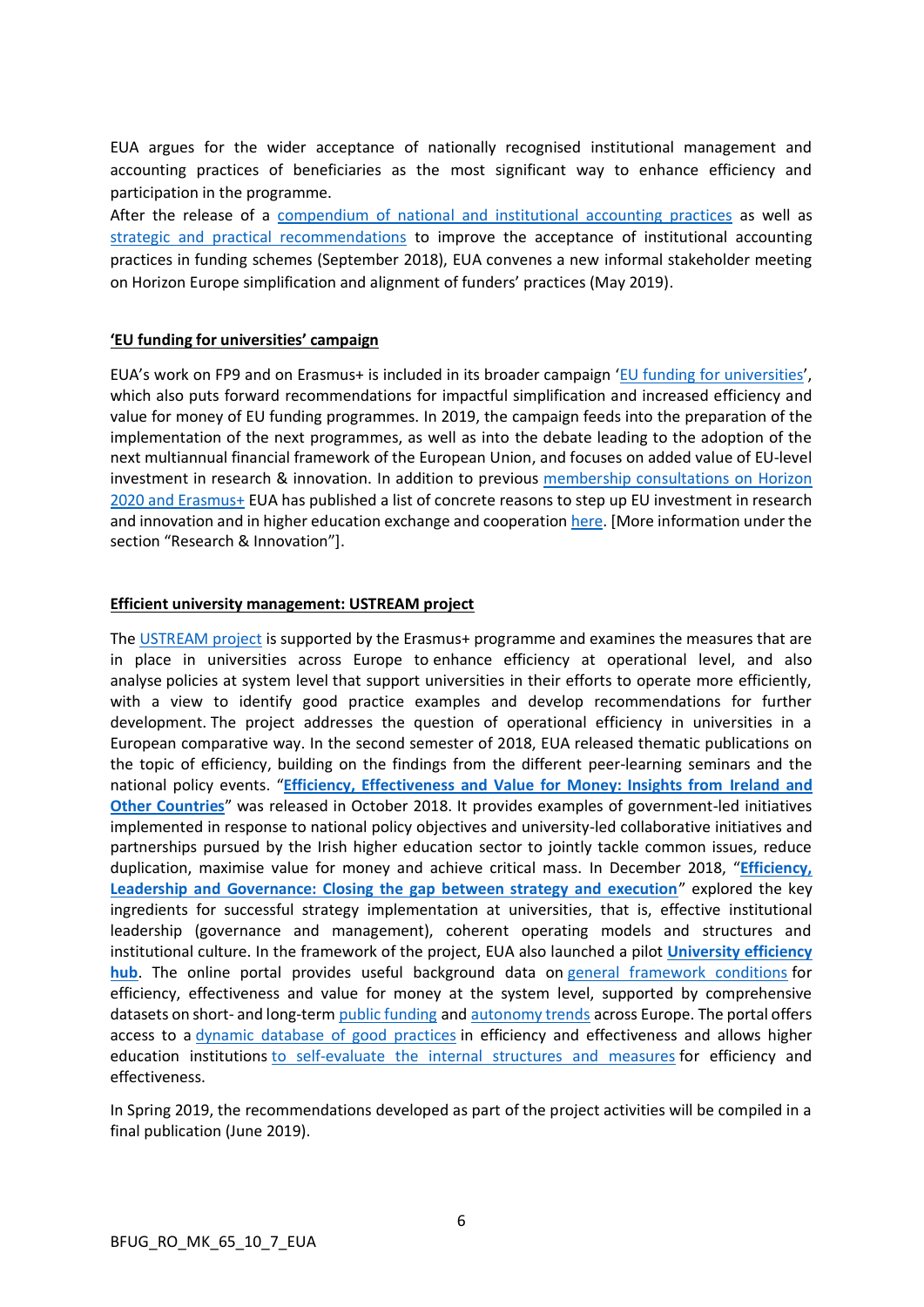#### **Procurement in higher education**

A substantial share of public investment is spent on public procurement in the European Union and quality public services depend on well-managed and efficient modern procurement. Public higher education institutions, including university hospitals, are important public procurers.

Universities act not only as buyers (of goods, services and works), but also as providers for other public authorities as well as companies, particularly in the context of research, development and innovation. In December 2018, EUA released the report "**A comparative analysis of public procurement frameworks and practices in universities in Portugal and selected EU member states"** for the Portuguese higher education sector. It is designed to provide a comparative overview of the existing public procurement frameworks in selected EU member states and to showcase the procurement systems and good practice at several universities. Next to an analysis of the 2014 EU Directive on public procurement, the study covers a sample of seven benchmark countries representing different government, legal and university traditions: Austria, Finland, France, Ireland, Italy, Portugal and Spain. The results of the analysis will be further exploited in the first semester of 2019.

## <span id="page-6-0"></span>7. Research & Innovation

EUA contributed to several research and innovation (R&I) policy areas with the aim of supporting EUA members in following up and contributing to main developments at EU level. The work of EUA in R&I is coordinated through high-level working groups gathering input from all EU countries. Policy dialogues in 201 revolved around the development of the next framework programme for research and innovation (Horizon Europe), Open Access/Open Science, research assessment and Smart Specialisation Strategies. The field of Energy as a major underlying societal challenge continued to be a thematic focus area of the EUA Platform of Universities in Energy and Environment. In close relation with research and innovation, Doctoral Education, a central activity characteristic of universities, was addressed through the EUA Council for Doctoral Education (Section 8).

#### **EUA proposals for the next framework programme for research and innovation (Horizon Europe)**

In November 2016, EUA published its [vision for the design of FP9](https://eua.eu/resources/publications/347:eua-vision-for-the-next-eu-framework-programme-for-research-and-innovation-fp9.html) which identified three key thematic areas of concern for universities in the post-2020 period: 1) providing long-term policies and funding instruments for research; 2) reinforcing collaboration and minimising discrepancies across the EU; 3) seeking a stronger alignment of policies for education, research and innovation.

In view of the forthcoming negotiations for the next Multiannual Financial Framework, EUA has further defined its vision in November 2017 in the [position paper](http://www.eua.be/Libraries/publications-homepage-list/eua-next-framework-programme-for-research-and-innovation-(fp9)) entitled "From vision to action: EUA proposals for the next framework programme for research and innovation (FP9)" by providing a reflection on each thematic area and putting forward specific recommendations for the design of FP9 rules, programmes, instruments and criteria of participation.

EUA joined a broad coalition of major European university networks in March 2018 issuing a [call](http://www.eua.be/Libraries/policy-positions/double-investment-in-research-innovation-and-education.pdf) to member states to double the investment in research, innovation and education. In April 2018, EUA also [responded](http://www.eua.be/Libraries/publications-homepage-list/design-of-missions-in-next-framework-programme) to the European Commission's call for feedback on mission-oriented research and innovation (R&I) in FP9. The response of the association sets out four framework conditions for successful missions and identifies six challenges and opportunities for mission-driven R&I in FP9. In May 2018, EUA set out its proposals for designing the European Innovation Council (EIC). The Association [outlined](https://eua.eu/resources/publications/327:designing-the-european-innovation-council-for-the-benefit-of-society-recommendations-from-european-universities.html) a broad and comprehensive sketch of the EIC for the benefit of society, including a call to clarify its relationship to existing instruments, such as the European Institute for Innovation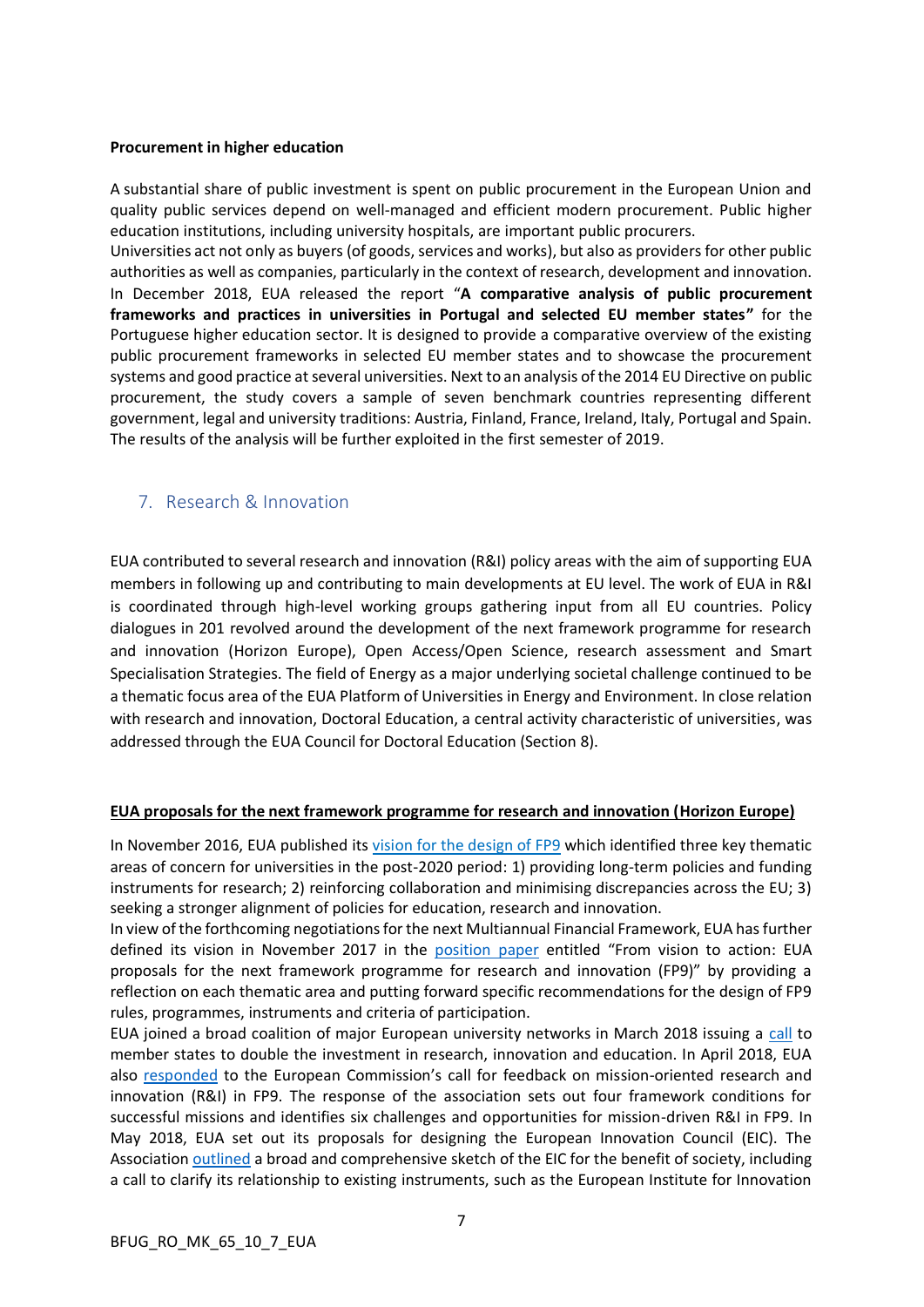and Technology. In June 2018, EUA [released](https://eua.eu/resources/publications/313:horizon-europe-eua-analysis-of-the-european-commission-proposal.html) its analysis of the proposal by the European Commission for Horizon Europe providing views on the underlying principles, the overall structure and the rules of participation of the next Framework Programme for Research and Innovation. The Association also [joined](https://eua.eu/resources/publications/314:universities-united-for-the-best-horizon-europe.html) a coalition of 13 other university networks issuing a joint response to the proposal. In July 2018, EUA proposed [individual](https://eua.eu/component/attachments/attachments.html?task=attachment&id=861) and [joint](https://eua.eu/component/attachments/attachments.html?task=attachment&id=860) amendments for the rapporteurs in the European Parliament to be taken into consideration for their reports on the proposal of the European Commission. The Association was also a signatory of the joint statement of university networks entitled "Research excellence and cooperation must prevail in Horizon Europe" (November 2018).

### **Open Access/Open Science**

Given the increasing importance of ease of access, fast circulation and valorisation of research results and data in the transition to a more open scholarly communication system for the benefit of science, the economy and society at large, EUA has developed a series of aims and recommendations to further assist European universities and National Rectors' Conferences in moving towards open access to research publications and data. In 2017, EUA published its [recommendations on Open Access to](https://www.eua.eu/resources/publications/412:eua-statement-on-open-science-to-eu-institutions-and-national-governments.html)  [research publications](https://www.eua.eu/resources/publications/412:eua-statement-on-open-science-to-eu-institutions-and-national-governments.html) (June), [recommendations on Research Data Management and Text & Data](https://www.eua.eu/resources/publications/414:towards-open-access-to-research-data.html)  [Mining](https://www.eua.eu/resources/publications/414:towards-open-access-to-research-data.html) (October), as well as the [EUA political statement on Open Science](http://eua.be/Libraries/publications-homepage-list/eua-statement-on-open-science-to-eu-institutions-and-national-governments-2017) (October) with key messages from the university sector addressed to EU institutions and national governments. The documents were guided by the results of the [Open Access survey](https://www.eua.eu/resources/publications/324:open-access-in-european-universities-results-from-the-2016-2017-eua-institutional-survey.html) 2016-2017 – released in a [report](http://eua.be/Libraries/publications-homepage-list/open-access-2016-2017-eua-survey-results.pdf?sfvrsn=2http://eua.be/Libraries/publications-homepage-list/open-access-2016-2017-eua-survey-results.pdf) in February 2018 – and the work of the [EUA's Expert Group on Science 2.0/Open Science](http://www.eua.be/policy-representation/research-innovation-policy/science-2-0-open-science).

The recommendations illustrate the increasing and considerable work and engagement of European universities in the transition towards a more open scientific system. In September 2018, the Association als[o indicated](https://eua.eu/resources/publications/746:open-access-by-2020-eua-supports-plan-s-for-an-open-scholarly-system.html) its support for 'Plan S', an ambitious plan by research funding organisations to accelerate the transition towards Open Access by 2020. EUA [provided further input](https://eua.eu/resources/publications/815:turning-principles-into-practice-eua%E2%80%99s-response-to-the-plan-s-implementation-guidance.html) to the 'Implementation Guidance' of Plan S in February 2019.

Another focus area are negotiations of large-scale contracts for scientific publications with publishers. Work in this area is led by the EUA High-Level Group on 'Big Deals' since 2016 and it resulted in a first [report](https://www.eua.eu/resources/publications/321:eua-big-deals-survey-report-the-first-mapping-of-major-scientific-publishing-contracts-in-europe.html) mapping major scientific publishing contracts in Europe in April 2018 and informed a complaint [to European authorities](https://www.eua.eu/news/188:scholarly-publishing-eua-asks-european-commission-to-investigate-lack-of-competition.html) on a lack of competition and transparency in the scientific publishing secotr. [Preliminary results](https://www.slideshare.net/EurUniversityAssociation/second-big-deals-survey-preview-of-the-results-130867813) of the follow-up survey were published in early 2019. EUA is now planning t[o fund](https://www.eua.eu/118-uncategorised/744-call-for-tenders-study-on-scholarly-read-publish-agreements.html)  [a study](https://www.eua.eu/118-uncategorised/744-call-for-tenders-study-on-scholarly-read-publish-agreements.html) project on implications of so-called 'read-and-publish' agreements to support the work of the negotiating consortia.

EUA's efforts in Open Access/Open Science will continue with additional attention to three priority areas: research assessment; citizen science; open science skills and education. As a first step in these areas, EU[A published](https://eua.eu/resources/publications/316:eua-roadmap-on-research-assessment-in-the-transition-to-open-science.html) a roadmap on research assessment in June 2018 (see below). EUA also partners in the new [FAIRsFAIR project](https://www.eua.eu/news/259:eua-partners-in-european-action-to-make-research-data-fair.html) focussing on the development of data management and in particular FAIR data competences and skills of students.

## **Research assessment**

As part of its work on Open Science and Open Access, EUA is becoming involved in discussions on research assessment. In the *[EUA Roadmap on Research Assessment in the Transition to Open Science](https://eua.eu/resources/publications/316:eua-roadmap-on-research-assessment-in-the-transition-to-open-science.html)* (June 2018) EUA commits "[...] to raise awareness and support [universities] in the [improvement] of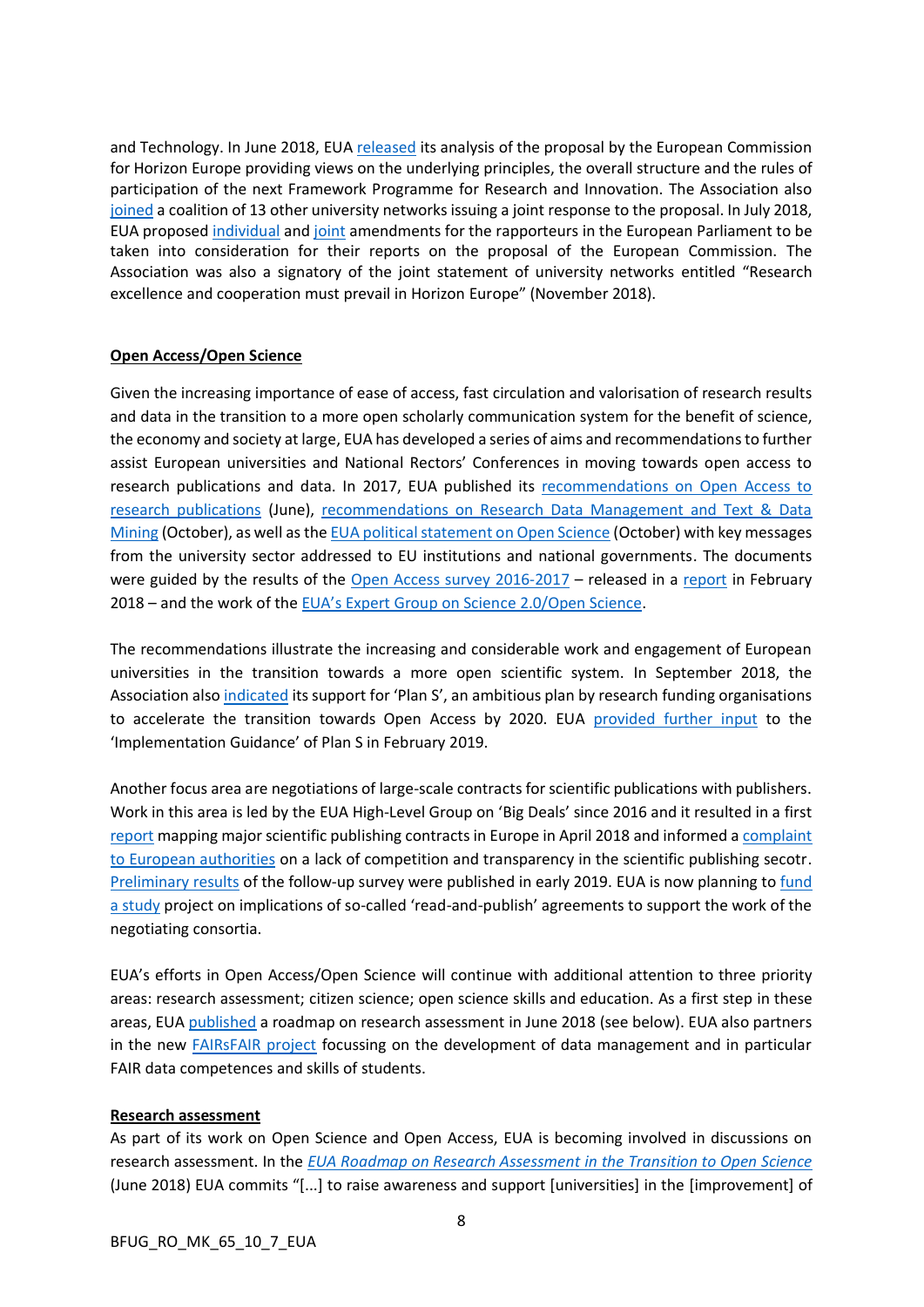research assessment approaches that focus on research quality, potential and future impact, and that take into account Open Science practices." Priorities are to (1) gather and share information by launching a European university survey on research evaluation (March 2019), (2) start a dialogue between stakeholders by organising a series of workshops on research assessment in the transition to Open Science (the first edition to focus on [researchers' recruitment and career progression](https://eua.eu/events/87-2019-eua-workshop-on-research-assessment-in-the-transition-to-open-science.html), May 2019) and (3) make policy and good practice recommendations.

## **Smart specialisation (RIS3)**

In June 2018, the Secretariat published a [response](https://eua.eu/resources/publications/318:eua-response-to-joint-research-centre-report-on-regional-innovation-impact-assessment-for-universities.html) to the European Commission Joint Research Centre's report on "A Regional Innovation Impact: Assessment Framework for universities". The report provides initial input to the discussion on EU-level regional innovation performance-based funding of universities and a related assessment framework. It outlines an assessment system for universities in which performance indicators are supported by narratives providing qualitative evidence of their contribution to regional innovation ecosystems. In its response, EUA stressed that such a system could be of great value to an individual university in its self-assessment and progress tracking over time. However, it should not serve to rank performance nor determine funding allocations for universities as they operate in different regional context. This response is a part of the EUA's recommendations on maximising the effectiveness of smart specialisation strategies published in February 2018.

On 13 November 2018, EUA held the fourth edition of th[e Workshop on Smart Specialisation](https://eua.eu/events/5-eua-annual-workshop-on-ris3.html) entitled "Universities as Regional Lead Institutions". The event was jointly organised by EUA, Universities Austria (UNIKO), and the Conference of Italian University Rectors (CRUI), in close collaboration with the EUA Expert Group on RIS3. It took place at University of Graz in Austria under the auspices of the Austrian Presidency of the Council of the EU. The event was the fourth in a series of annual workshops on Smart Specialisation jointly organised by national rectors' conferences and EUA.

The workshop provided an opportunity to take stock of past achievements and identify emerging priorities for building successful European innovation ecosystems in the post-2020 period. It addressed the impact of universities on their innovation ecosystems, entrepreneurial education and training, the interaction between research and innovation strategies, the monitoring of RIS3 and the need in post-2020 policies for regional research and innovation.

Based on the messages that emerged from the workshop, EUA published a [statement](https://eua.eu/downloads/publications/the%20future%20of%20innovation%20ecosystems.pdf) with recommendations for policy makers and universities to support them in building successful European innovation ecosystems in the post-2020 period. The recommendations were also echoed in the report concluding the EUA project on Innovation Ecosystems which was presented at an [event](https://eua.eu/events/86-the-role-of-universities-in-innovation-ecosystems.html) on 8 March in Brussels.

## **The EUA Energy and Environment Platform (EUA-EPUE)**

2018 was an important transition year for the "EUA Energy and Environment Platform" in several dimensions: Firstly, following the successful experience of the [UNI-SET project,](http://uni-set.eu/) [reported](https://energy.eua.eu/downloads/publications/energy-transition.pdf) in the "Energy Transition and the Future of Energy Research, Innovation and Education: An Action [Agenda](https://energy.eua.eu/component/attachments/attachments.html?id=299) for European Universities", EUA Council discussed and adopted the proposal of enlarging the remit of the EUA-EPUE platform to Energy and Environment (Brussels, 26 January 2018).

Secondly, the EUA-EPUE chair, Prof. Torbjørn Digernes (Norwegian University of Science Technology), after a long and successful career, retired in 2017. After 10 years of commitment and engagement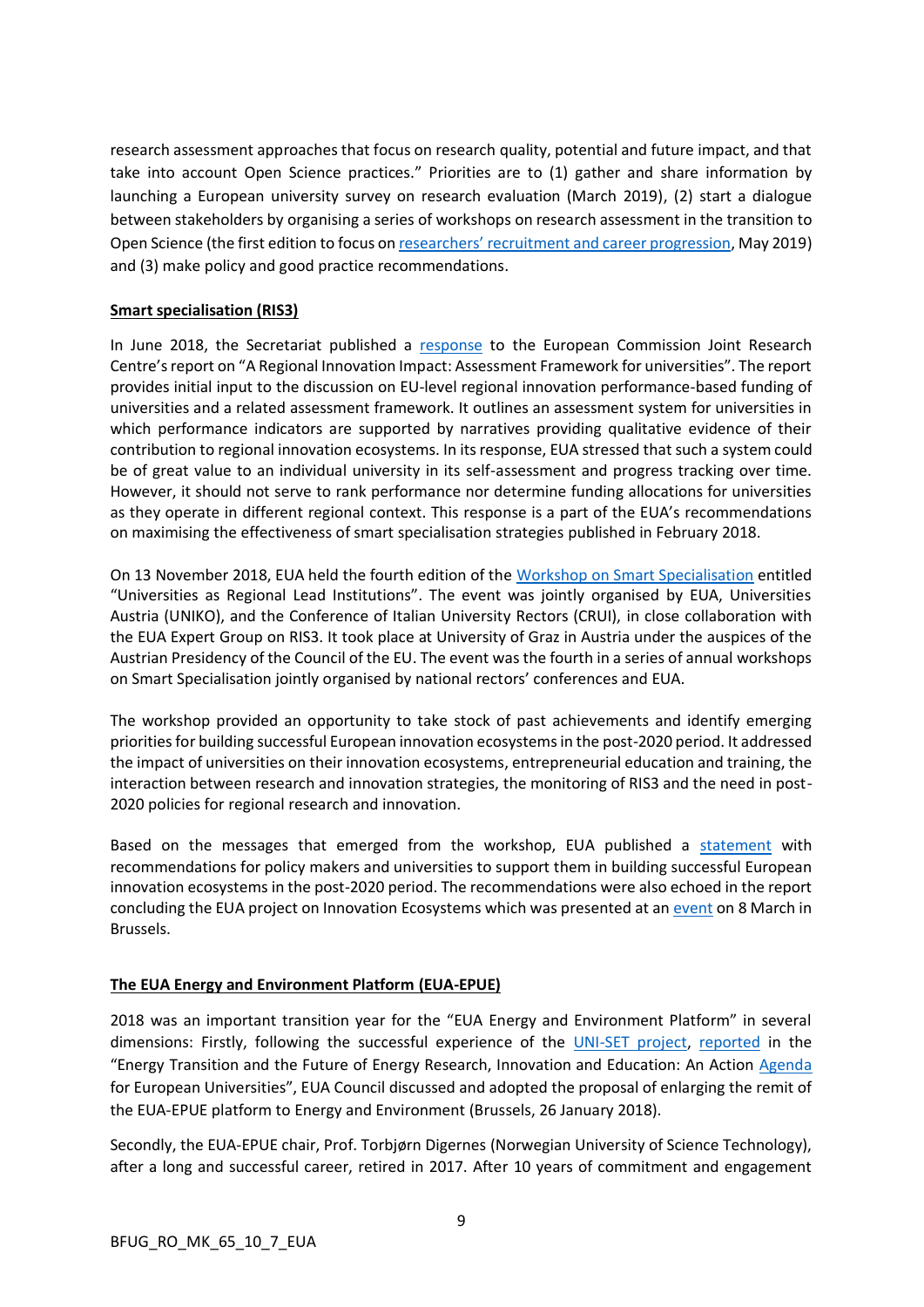supporting the development of the EUA-EPUE platform, [Dr Douglas Halliday](https://www.dur.ac.uk/physics/staff/profiles/?id=538) (Durham University) was proposed as new chair of the platform. Dr Halliday was a member of the UNI-SET Steering Committee and one of the main authors of the Action Agenda report. Furthermore, Dr Halliday has represented the EUA-EPUE platform in many occasions and events (e.g. [EUSEW 2017,](https://ec.europa.eu/energy/en/news/looking-back-successful-eusew-2017) [EUSEW 2018,](https://ec.europa.eu/info/events/eu-sustainable-energy-week-eusew-2018-2018-jun-04_en) [Nancy Energy](https://eua.eu/events/47-energy-clustering-event.html)  [Clustering Event,](https://eua.eu/events/47-energy-clustering-event.html) [IEEE Smart Grids for Smart Cities](http://ieeesg4sc.org/program/) etc.). EUA Council discussed the EUA-EPUE chairmanship and appointed Dr Halliday on 16-17 October 2018. The official announcement will be included in a EUA newsletter on 22 February 2019.

Central to the Platform's 2019 agenda will be an "Energy & Environment Clustering Event" hosted by Durham University on 23-24 September. The event will discuss the need for new skills and knowledge for the energy transition, as well as reflect on global discussions about education and climate. Furthermore, the EUA-EPUE platform, in collaboration with the [Energy-SHIFTS project](https://cordis.europa.eu/project/rcn/219007/factsheet/en) (Energy Social Sciences & Humanities Innovation Forum Targeting SET-Plan) will co-host a workshop on 'Evidence in the energy policy process' on 19 June 2019 (Brussels, Belgium). Finally, as an outcome of its involvement in several SET-Plan working groups (Energy Consumers, Smart Cities and Communities, Energy Efficiency in Industry, Energy Efficiency in Buildings, Batteries for Energy Storage and Electromobility, Bioenergy and Renewable Fuels), EUA-EPUE and its new chair plan to be represented in the 12th SET-Plan Conference, 12-14 June 2019 (Bucharest, Romania).

## <span id="page-9-0"></span>8. Doctoral Education

## **Study on Doctoral Education**

In 2018, EUA-CDE conducted in collaboration with researchers of the University Ghent a Europe-wide survey on the organisation of and challenges in doctoral education that counted on the participation of 311 institutions in Europe. The resulting survey report "Doctoral education today: approaches and [institutional structures](https://eua.eu/resources/publications/809:doctoral-education-in-europe-today-approaches-and-institutional-structures.html)" was published in January 2019.

## **Development of the Internationalisation of PhD Studies in South-Africa (Yebo!)**

*Please see "Internationalisation"*

## **EUA-CDE Thematic Workshop (January 2018)**

The EUA Council for Doctoral Education (EUA-CDE) invited academic leaders, heads of doctoral schools and doctoral education professionals to the 2018 Thematic Workshop. They reflected on key practices that have been introduced, i.e. institutional structures, doctoral supervision, transferable skills training and career development, and intersectoral collaboration and their impact on doctoral education and its outcomes. Part of this discussion considered if and how universities are building an evidence-base by monitoring and evaluating the practices and structures they have in place. More information can be foun[d here.](https://eua.eu/events/48:11th-eua-cde-thematic-workshop.html)

#### **Doctoral education event**